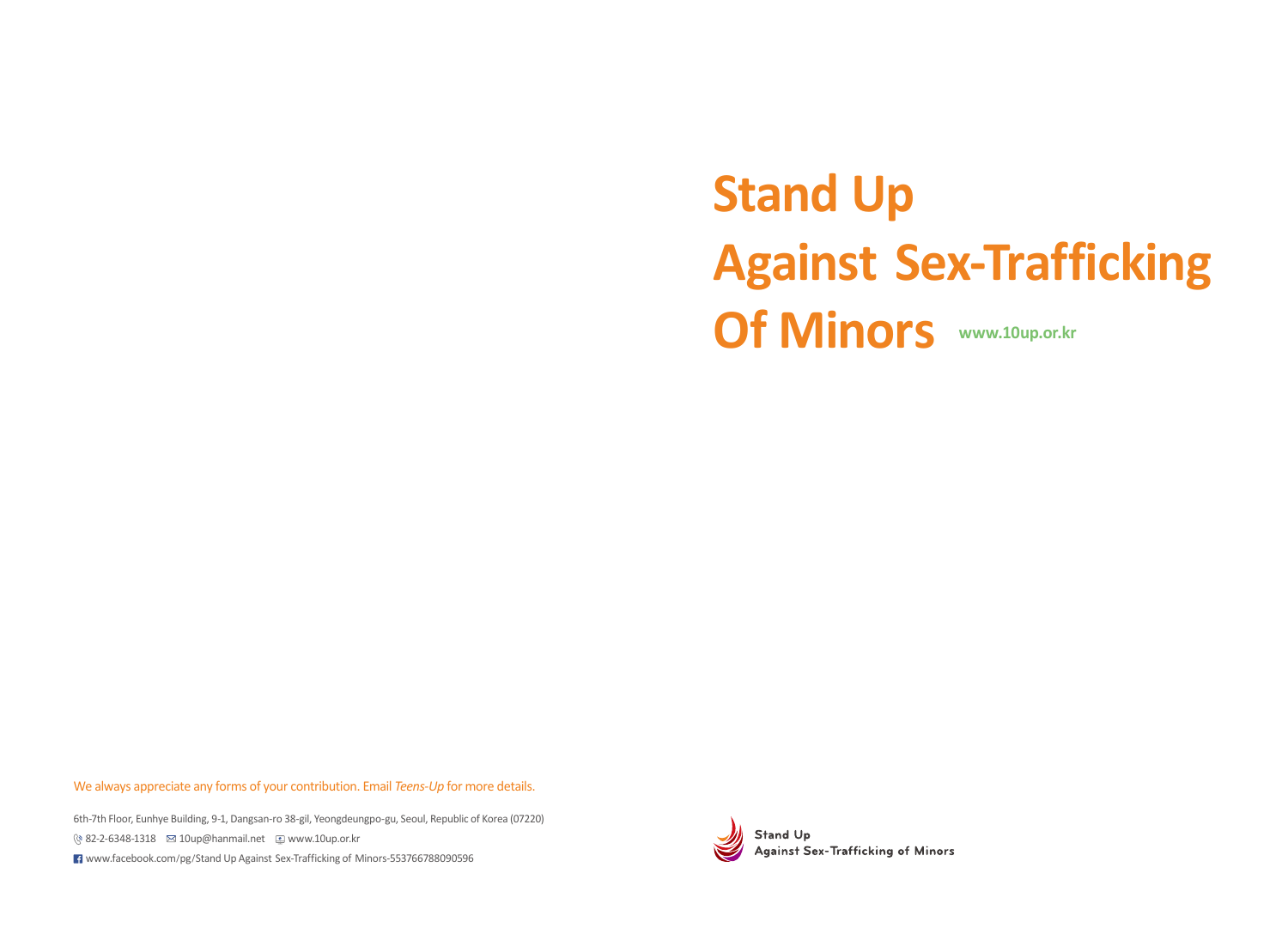The Center for Teen Women's Human Rights or Stand Up Against Sex-Trafficking of Minors has worked to support for the young and child sex purchase victims and to change social awareness of it since 2012 when the center was established in South Korea which totally lacked it. Until 2016, the center has offered over 8,000 young women over 20,000 counselling cases, and trained 20 cyber torae counsellors in total and they are actively working now. To support he young and children exploited by prostitution, we set up synthetic support systems, make files and accussations of sex purchase, mobile chatting application, and online pimping web sites. Also as we aided the children with intellectual disability who were exploited by prostitution, we have disclosed the current problems in our society. We reported a policeman's sex exploitation of young women to punish him. These actions and campaigns have led Korean society to change its awareness, to make laws and policies, and to set up support systems.

The young and children do not cause sex purchase. Childprostitution is only a crime that adult people buy the young and children. It is a crime of sexual exploitation and abuse by adults. Our center will do our best for every possible action in order to prevent such crimes from our society. We believe our promotions as such will be a step toward the better world. Thank you.

#### **Awards**

- 2008. Human Rights Award by National Human Rights Commission of Korea
- 2017. 'Woman Leader for the Future' by The Women News Ruby Award by Soroptimist Korea: an award to women helping women

Stand Up Against Sex-Trafficking of Minors is the English title of the *Sipdai Yeoseong In*'*gwon* Center which is translated as the Center for Teen Women's Human Right. However, the center is usually called Teens-Up due to its web site address : www.10up.or.kr



**JinKyeong Cho**

Executive Director of Stand Up Against Sex-Trafficking of Minors

### Greetings The Reality of Child Prostitution in South Korea

Age of young people involved in prostitution is getting lower. 57.3% of young women in prostitution first experience it in 14 to 16 years old, which shows the present tendency to sextrade younger women.



And many young homeless people are introduced to prostitution as means to get food and shelter. Once experiencing prostitution during their teens, young people tend to continue it until their adulthood.



Smart phone generalization enables smart phone chatting applications to become an easy way as a primary channel into prostitution for young women.

Thus, Stand Up Against Sex-Trafficking of Minors is working to take legal actions against all forms of application for aggravation, introduction, and recommendation of prostitution toward children and young people, to make public of its seriousness for society, and urge it to improve its awareness.

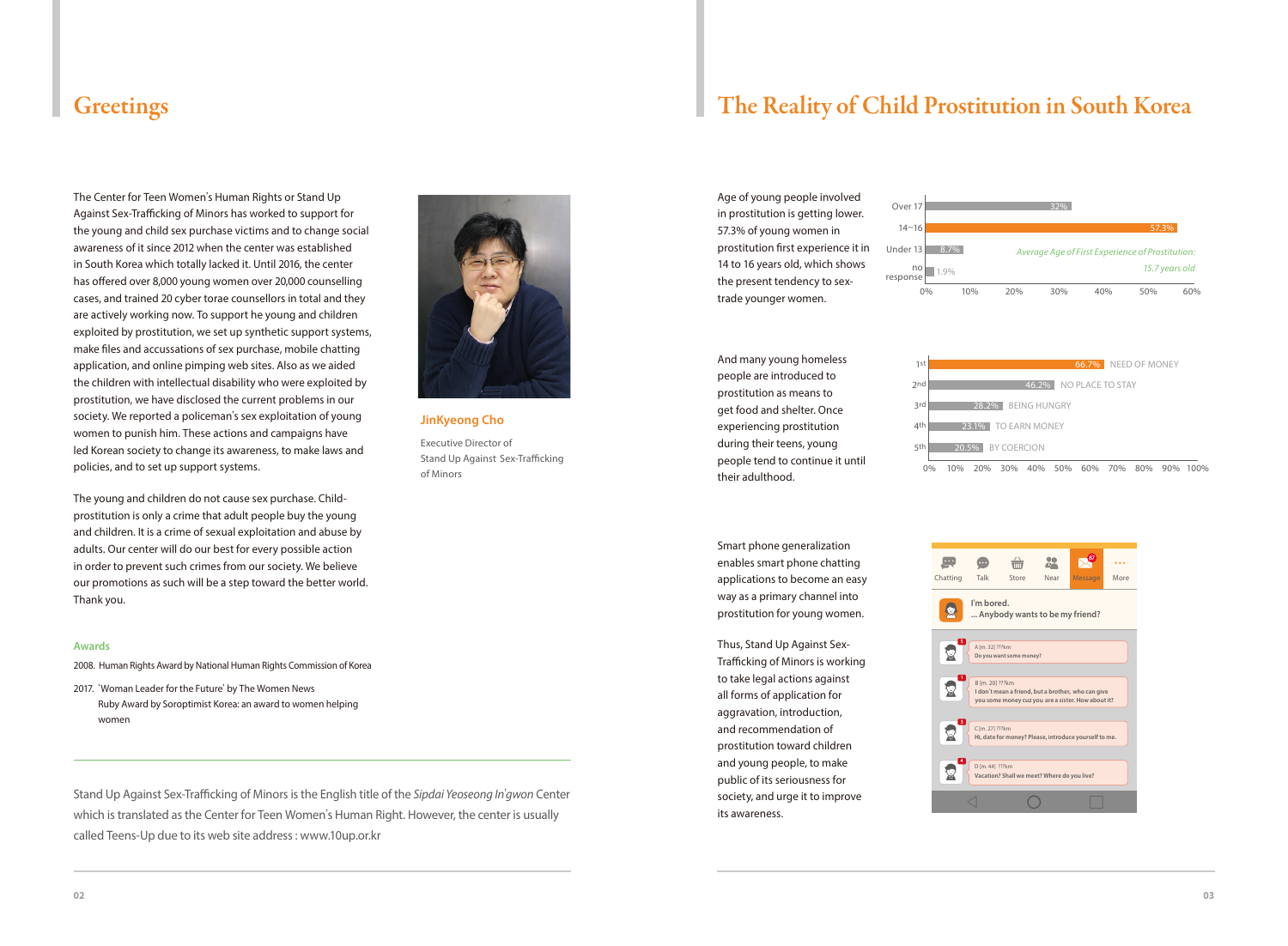*Teens Up* aims for **a** *Teens Up* is a South Korean NGO working to support girls and young women afflicted by online sex-purchase crimes, and to promote human rights for sexuality. **online sex-purchase crimes, and to promote human rights for sexuality.** 

• An global action group fighting against human trafficking for the purpose of sexual exploitation of the weaker, young women and children. **Visions** A holistic support to prevent online young woman & child prostitution. • The construction of global networks against sexually exploiting human trafficking and the forward base for anti-prostitution in Asia. *Teens up* offers immediate counselling online, by mobile applications, and in personal mobile broadcastings, provides legal · medical · psychotherapy counselling, and connects residence/education/job for self-supporting. It monitors online pimping sites for various forms of sex trade, warns and reports sex buyers and pimps, and makes a new way to set up new laws, institutions, and support systems, and finally to change public consciousness.  $\cdot$  Contribution to improvement of the teens and children's human rights of sexuality including support for the afflicted youth by the crimes of prostitution. Offering holistic support system with communication and information to young and child victims by sex-purchase crimes ● Continuous education and training of cyber *torae* counsellors ● Issue making and solidarity actions involved in online child prostitution  $\cdot$  Construction of Asian networks and international solidarity against sexual exploitation of the young and children **Purposes History**  $\cdot$  2011(~2017) 'Cyber *Torae* Counselling Project' started under the Commission by the Korean Ministry of Women and Family  $.2012$  2012 Non profit organization 'Cyber *Torae* Counselling Center' established  $\cdot$  2013(~2017) <sup>'</sup>Seoul Wigi Cheong-sonyeon Gyoyuk Center (Seoul Education Center for the Youth in Crisis)' started under the Commission by the Korean Ministry of Women and Family  $\cdot$  Nov. 2013 Renaming the Center's title as 'Center for Teen Women's Human Rights' (*Sipdae Yeoseong In*'*gwon Center*: Stand Up Against Sex-Trafficking of Minors in English)  $\cdot$  Dec. 2013 Legal · Medical · Psychotherapy Supporting Team started (64 members total by June, 2017)  $\cdot$  Dec. 2014 Office moved to the present location: Dangsan-dong, Yeongdeungpo-gu  $\cdot$  Jun. 2015 appointed as a raising donation allowed NGO  $\cdot$  Jan. 2016 appointed as the Innovation Leader of Partnership On in the 2nd Term by Asan Nanum Foundation 'S·N·S(Stop N Start)' project started (2016~2018) **Cyber** *Torae* **Counselling Project Changing Public Consciousness Changing Social Environment Seoul Education Center for Youth in Crisis** Teens Up's Total Support System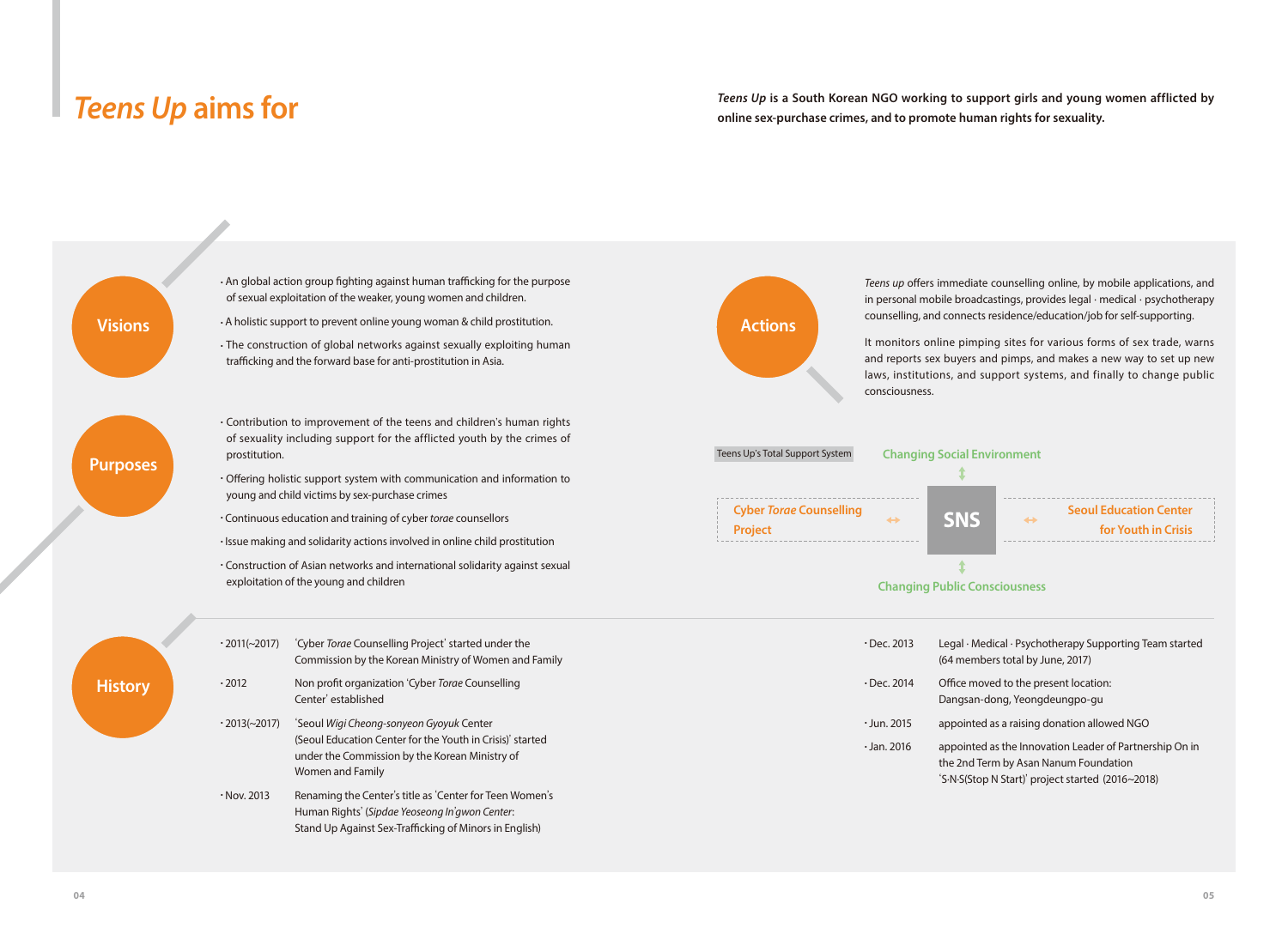

### **Support Groups**

#### **Legal Support Group**

 $\cdot$  More than 40 lawyers join the center.

 $\cdot$  Actions for legal supports for youth and child prostitution crime victims, legislation to improve laws, institutions, and policies, and other efforts to change social consciousness (conferences, talks, press meetings and so on)

#### **Psychotherapy Support Group**

• Professional psychotherapists join for art therapy, motion therapy, drama therapy and other media-based therapies

• Supports with comprehensive treatment of post-traumatic stress disorder due to sexual exploitations, on the basis of teen youths and children's own tendency not willing to open up and talk about their ideas over

#### **Medical Support Group**

 $\cdot$  Medical experts join for psychiatry, OB GYN, and internal disease.

- · Medical supports for victims physical and mental disease by sexual exploitation crimes
- · Cooperation with Seoul Medical Association under MOU signed and affiliated hospitals

# **Seoul Education Center For Youth in Crisis**

**This project offers** '**Youth Growing-Up Camp**' **and its advanced course** '**Hope Raising Process**'**. It consist of various training programs to help youths exposed to crisis to affirm their own existence and value of their life and redefine themselves.** 

**These camps give participants opportunities for various experiences and healthy meetings with various people. The center helps them become their own heroines of life by on-going counselling and customized support.** 

**Training Programs for Youth Victims by Sex-Purchase Crimes** 

#### **Youth Growing-Up Camp (40 hour training program)**

 $\cdot$  A 5-day stay program for youth and child prostitution victims: deprostitution, raising self-respect, social integration, sexual subjectivity improvement, relationship build-up, counselling, therapy and healing, and so on

• Experts' training, counselling, and case support will lead to relieve sex trade victims of sense of branded-ness, and to develop their potentials, which will enable them to grow up into an independent member of society.

#### **Hope Raising Process (20 hour training program)**

 $\cdot$  In 3 months after finishing Youth Growing-Up Camp, young women participants can join the program.

● Career exploration program considering the participants' needs, which broadens their eyesights on their future career (3D printing related to IT industry, Visual Arts training, and so on)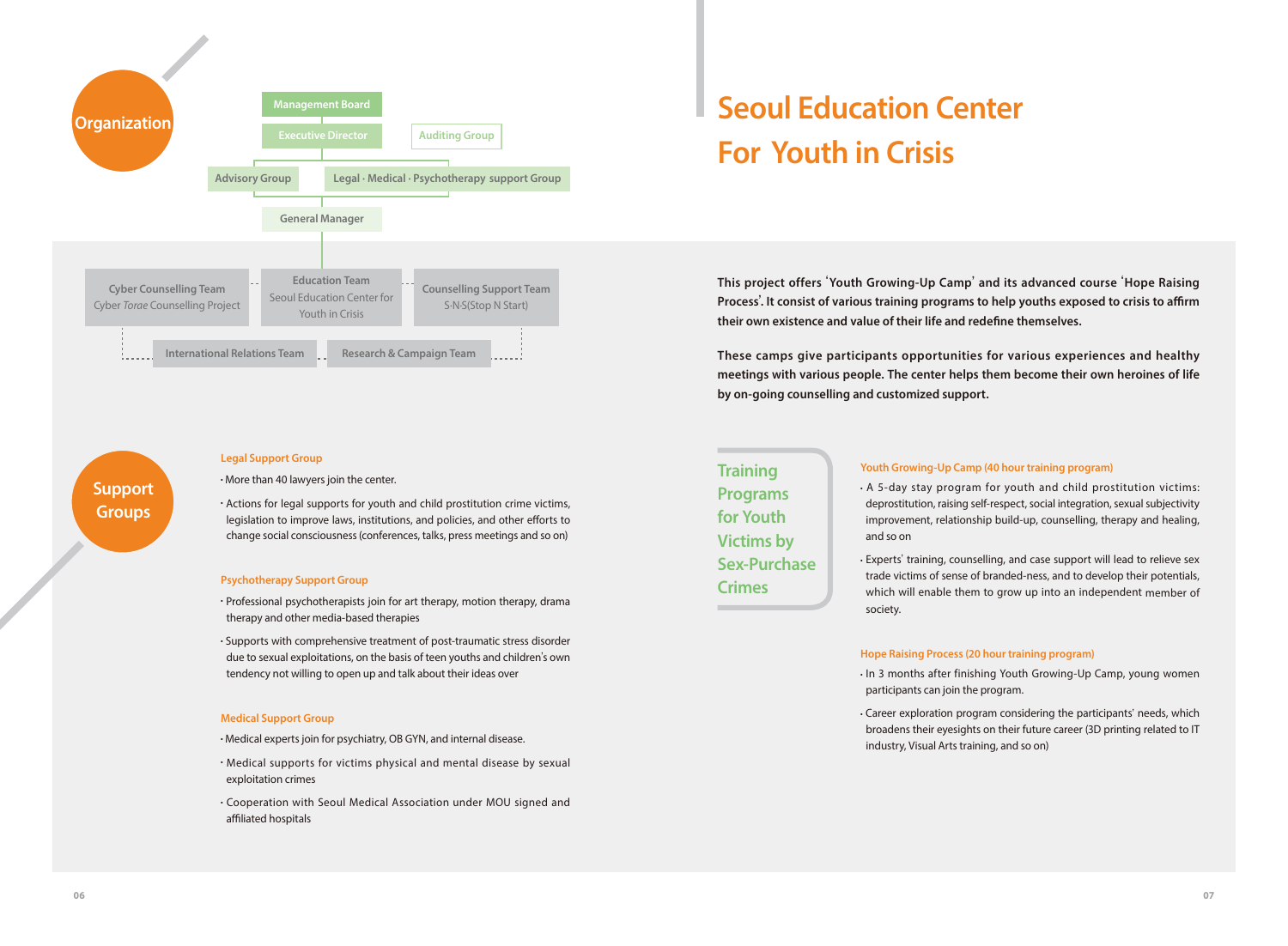## **Cyber** *Torae* **Counselling Project**

**Homeless teens amount to 200,000 a year, among whom one in 7 or 10 are exploited into sex trade. Over 90% of the initial ways to get introduced into sex-trade are reportedly online and mobile application, and so Cyber** *Torae* **Counselling Them intervenes the sex trade scenes on cyber space to prevent sex trade victims and to warn and report sex buyers and pimps.**

Cyber *Torae* Counselling Team



**Such activities works effectively on early intervention and prevention of sex purchase crimes, on warning and reporting against sex buyers and pimps. Training cyber** *torae* **counsellors also develops the counsellors**' **expertise and foster them as experts.** 

#### **Cyber** *Torae* **Counsellor Training**

● Training & Recruitment of Counsellors

- 1<sup>st</sup> step : 4 day basic training
- 2<sup>nd</sup> step : 1 month internship
- 3<sup>rd</sup> step : personal interview and appointment
- 4th step : working for cyber *torae* counselling

#### · Continuous Education

book clubs, seminars with guest specialists (prostitution prevention training; activist training), special workshops, culture activities, and participation in other conferences

#### **Warning and Reporting Pimps and Sex Buyers**

· Monitoring online chatting application, individual mobile broadcasting and so on

- Strengthening warns and reports on pimps and sex buyers
- Reporting to Korea Communication Standards Commission, Police & Prosecutors' Office, Cyber Bureau of Korean National Police

### **Action Prevention & Early Active Intervention Prevention & Early Active Intervention**

· Support network set up for young victims by cyber sex purchase crimes

#### ● On/Off-line Campaigning

- 'Contact & Talk' Counselling: counsellors access to chatting websites, applications, online communities and personal broadcastings, and at the circumstances of being sex-traded, talk to the young women.
- SNS campaigning: production and distribution of newsletters, web flyers, and banners, and management of the website and Facebook
- Offline Outreach: visit to youths-in-crisis's favorite spots and support with necessary information and goods.

• Multiple linkage with different organizations based on clients' needs and situations